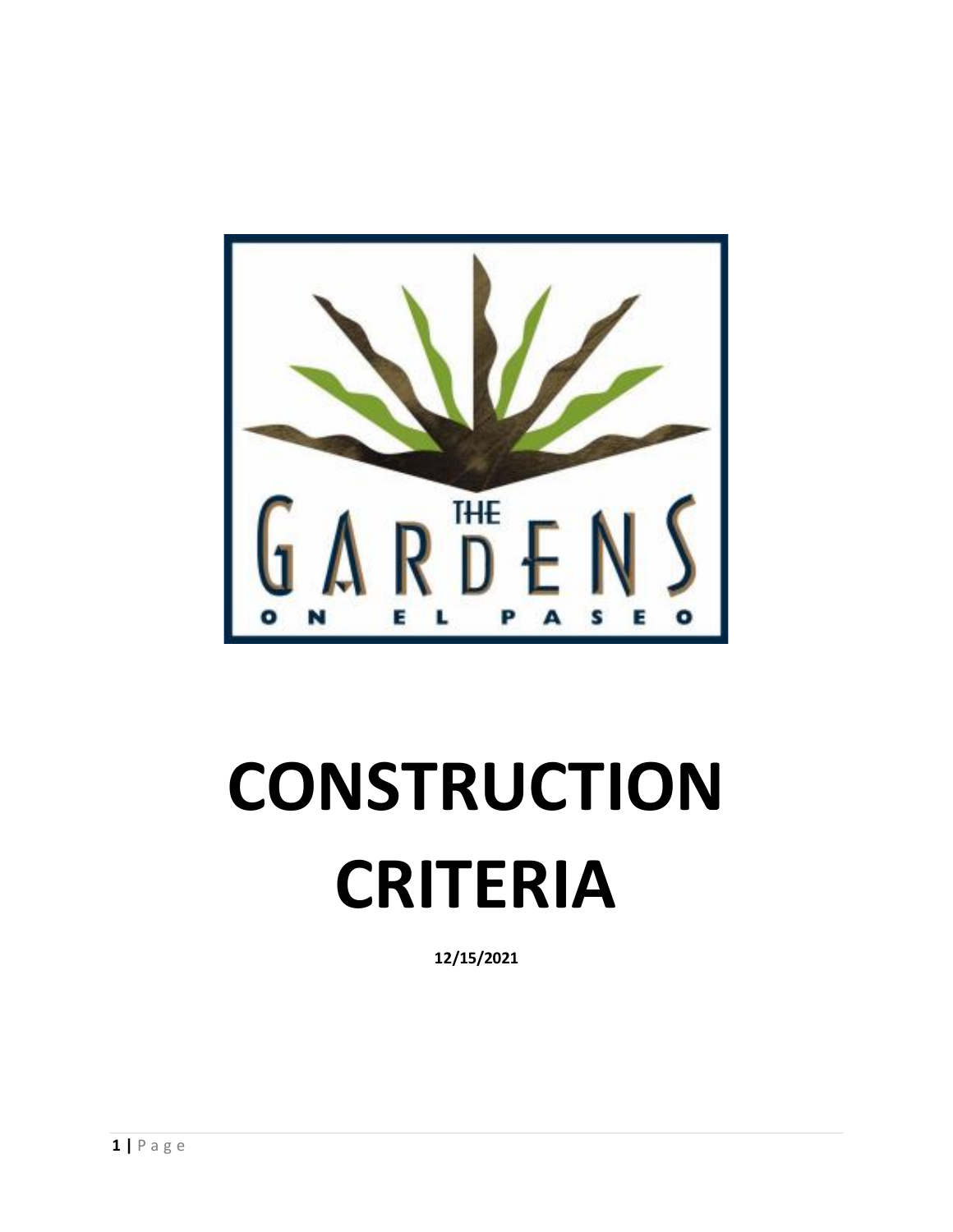**Table of Contents:** 

|                                           | Page |
|-------------------------------------------|------|
| Introduction                              | 3    |
| Structural                                | 4    |
| Heating, Ventilation and Air Conditioning | 6    |
| Plumbing                                  | 11   |
| Electrical                                | 15   |
| Fire Alarm                                | 18   |
| <b>Fire Protection</b>                    | 20   |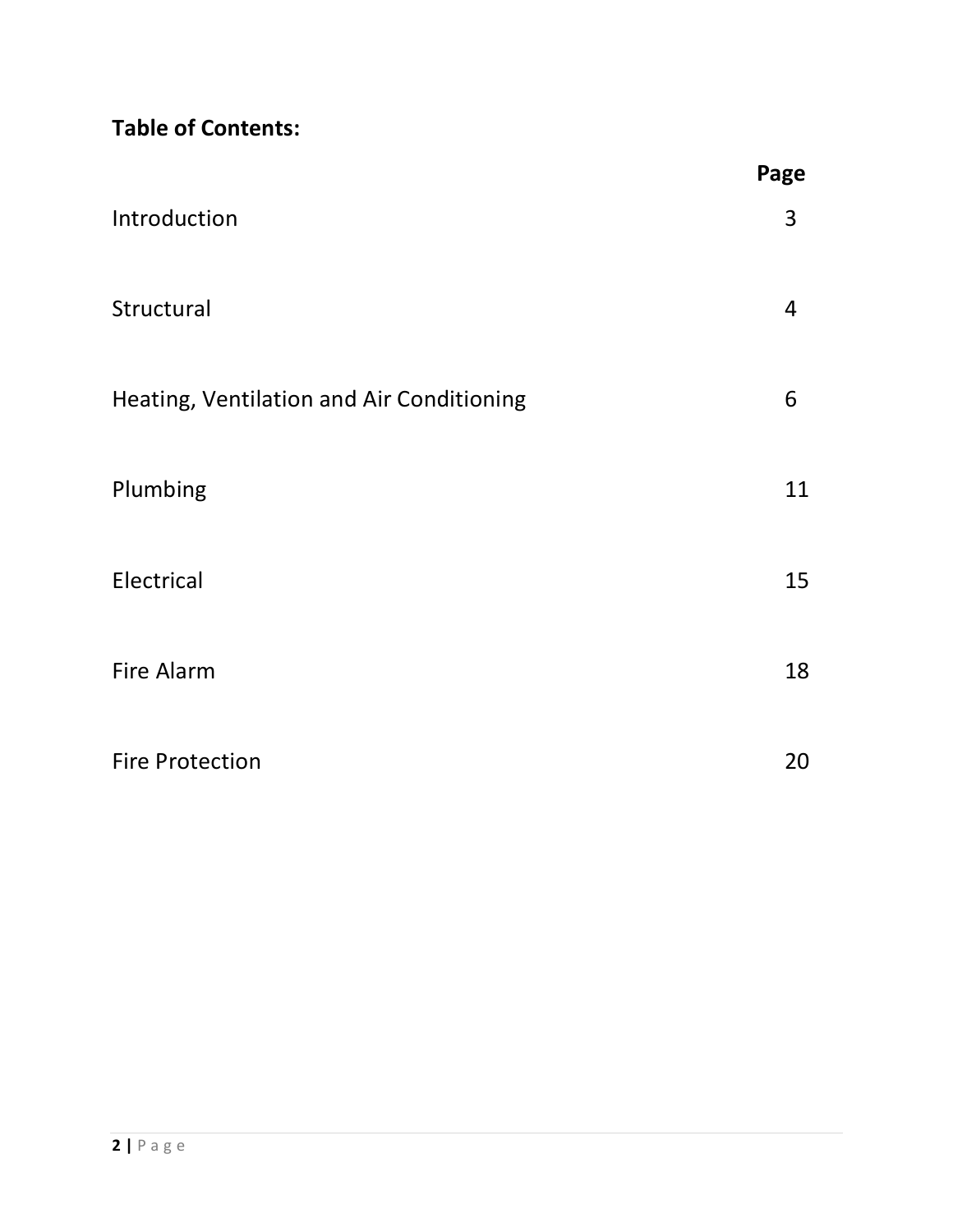# **Introduction**

Information contained in this section has been assembled to assist the architect and the architect's consultants in preparation of Construction Documents and Specifications. The architect is responsible for adhering to the requirements outlined in the **Lease Criteria** as well as the following criteria.

El Paseo Village & The Gardens on El Paseo will provide an opportunity for Tenant's to express their individual identity & branding through the use of high end, sophisticated and sustainable materials.

The following Construction Document Criteria and the Design Criteria, which are available on our website at [http://tenantcoordination.taubman.com,](http://tenantcoordination.taubman.com/) were created to help define the Design Philosophy.

We encourage the use of sustainable design and construction practices for all aspects of Tenant improvements. Please reference the U.S. Green Building Council's website at **usgbc.org** for more information.

*Landlord's approval of Tenant's design is intended to ensure that the Tenant's design respects the limitations of the Base Building systems; to ensure that the interfaces between the tenant systems and the Base Building systems conform to the respective limitations; and to assess that the Tenant's demand on the Base Building systems can be satisfied. Landlord approval does not insure satisfactory performance of tenant systems, nor compliance with any Code regulations and ordinances. It is the Tenant's sole responsibility to ensure that tenant systems will perform to the Tenant's satisfaction.*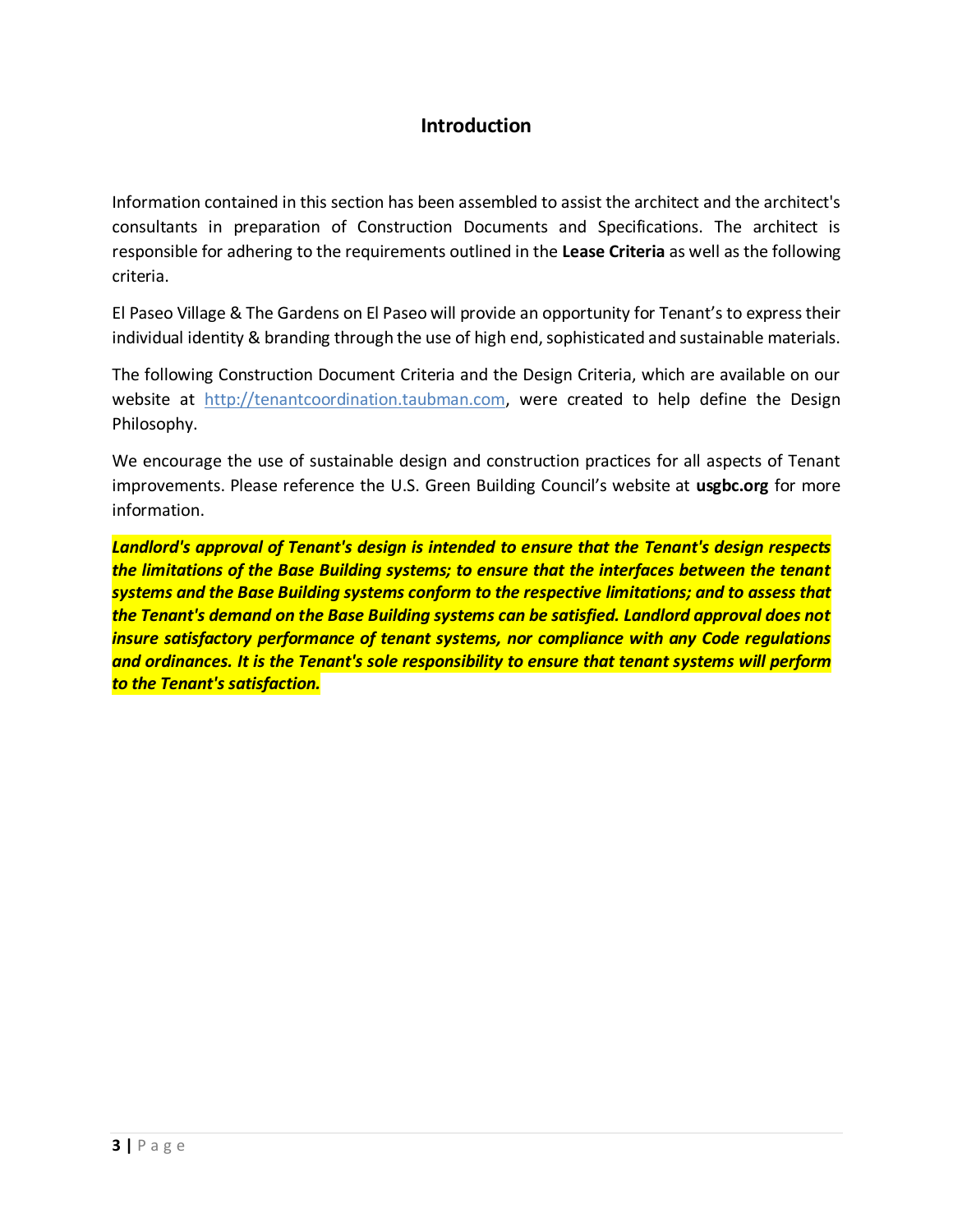# **Structural**

*Modifications and Alterations: Modifications and alterations to Landlord's framing structure and floors will not be permitted without Landlord's prior written approval.* In the event that Landlord approves Tenant's request, Tenant shall leave Landlord's structure as strong as or stronger than original design with finishes unimpaired. Conditions vary by location. Refer to Base Building Structural drawings for more information and Field verify all structural conditions:

- 1. **Mezzanines:** Upper level floor framing has not been designed to support mezzanines. In the event an upper level Tenant is approved for a mezzanine, all structural enhancements of the floor framing and associated structure is the sole responsibility of the Tenant. Tenant shall submit structural mezzanine framing drawings and structural calculations verifying capacity of the base building structure, prepared by a structural engineer registered in the State of California for Landlord's review and approval.
- 2. **Roof:** Structural design loads subject to Landlord review and approval. Tenant shall submit loading, roof framing analysis and support details - prepared by a structural engineer registered in the State of California for Landlord's review and approval.
- 3. **Concrete Floor Penetrations:** Required by Tenant shall be coordinated with Landlord's Field Representative structural consultant and shall be engineered to fit existing conditions and installed according to the Standard Floor Penetrations on the website.
	- a. All floor penetrations in food service/preparation areas and toilet rooms shall have water tight sleeves extending a minimum of 4" above finish floor.
- 4. **Vibration Isolation and Sound Attenuation:** Vibration isolation requirements must be provided for all equipment (floor mounted and suspended).
	- a. Speaker systems must provide sound attenuation materials and installation methods so as not to infringe on adjacent tenants quiet enjoyment.
	- **b. Speakers must be located +/- 20ft from store entry.**

#### **Floor - General Requirements**

## 1. *Transitions: All floor finishes at the storefront lease line shall be the same finish floor elevation (flush) as the Landlord's mall floor and provide recessed Schluter Type or equivalent transition strips*

- a. All toilet rooms are to have an ADA compliant marble threshold (or equivalent) to contain water in the event of a leak.
- 2. **Expansion Joints:** Expansion joints in sales areas must be detailed and illustrated in the Construction Documents. Expansion joint material must be compatible with the floor finish materials.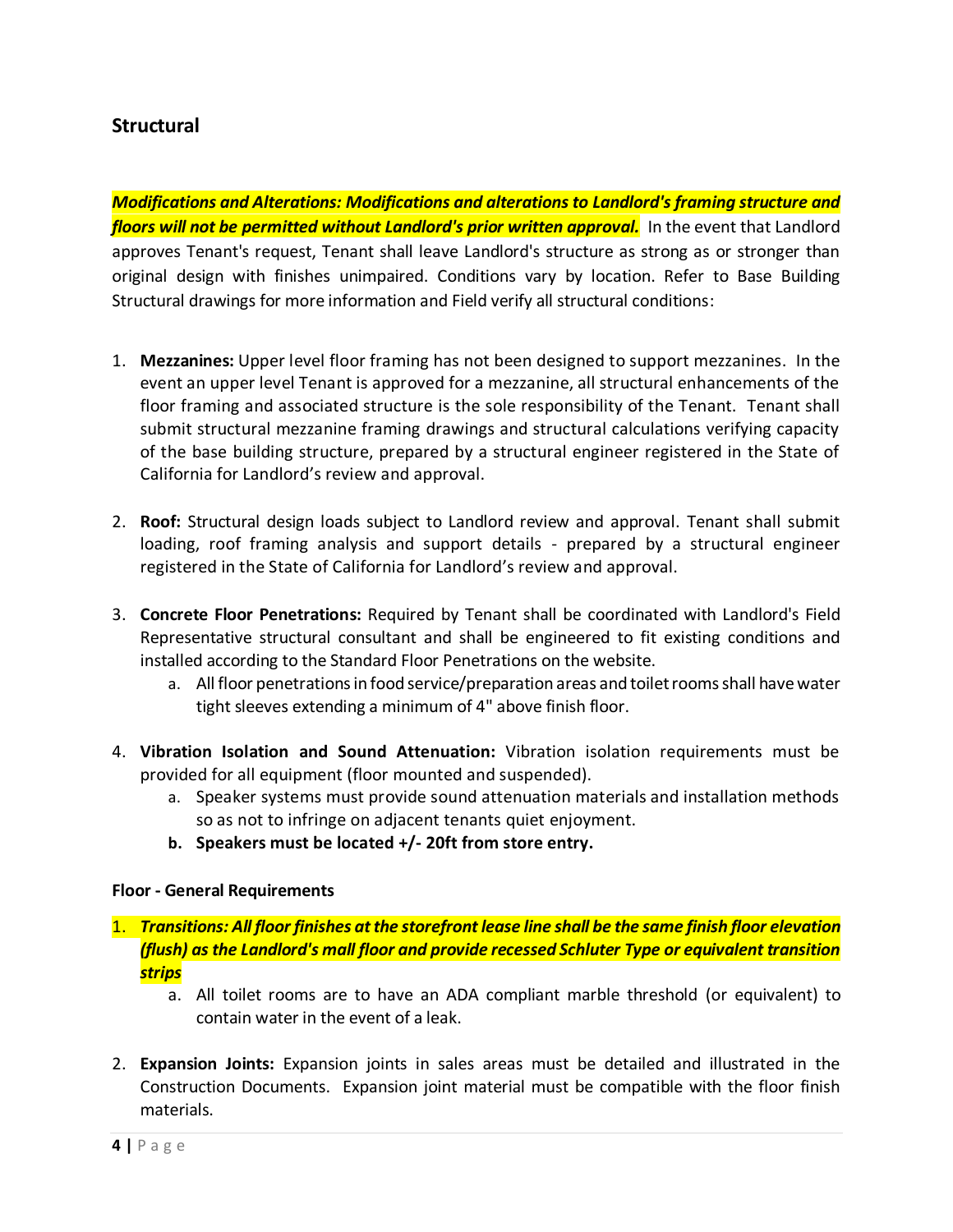3. **Anti-Fracture Membrane - Floor Isolation:** It is recommended to install an Anti-Fracture Membrane at the column lines, transitions between the structural slab and any shrinkage cracks that are evident.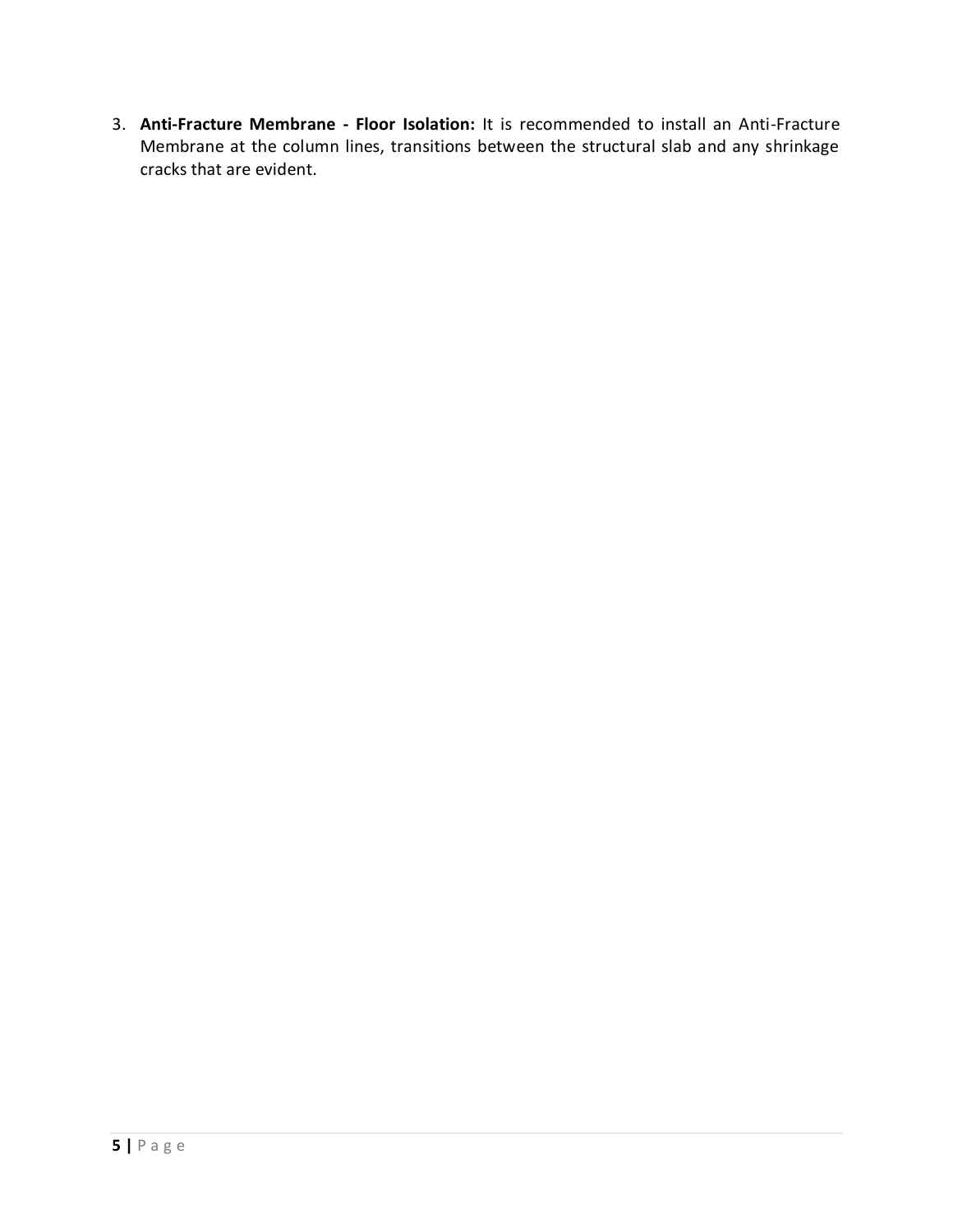# **Mechanical Design**

## **1. Landlord Provisions**

- **a. The Gardens on El Paseo :** 
	- i. **Buildings B & F Only**
		- Lower Level Tenants are required to connect to a common supply/relief airshaft provided by the Landlord.
	- ii. **Buildings C & E Only**
		- Lower Level Tenants may install supply/relief vents in the south exterior wall within a designated area shown on the Landlord's shell construction documents.

## **2. Tenant General Requirements**

- **a. El Paseo Village**
	- i. **Tenants designated to install Individual Heating, Ventilating and Air Conditioning Systems:**
		- Each Tenant shall provide its own individual system as designated by specific lease requirements (i.e. heating, ventilation and airconditioning equipment and controls, ducts, insulation, water supply, venting and drainage, fresh air supply and return, exhaust and make-up air, dehumidification and humidification equipment, water saving equipment and all structural, plumbing and electrical work related thereto). All equipment shall be designed in accordance with governing codes and adhere to the criteria below where applicable.

## **b. The Gardens on El Paseo**

- i. **Tenants designated to install Individual Heating, Ventilating and Air Conditioning Systems: Buildings A & G, Upper Level Buildings B, C, E & F**
	- Each Tenant shall provide its own individual system as designated by specific lease requirements (i.e. heating, ventilation and airconditioning equipment and controls, ducts, insulation, water supply, venting and drainage, fresh air supply and return, exhaust and make-up air, dehumidification and humidification equipment, water saving equipment and all structural, plumbing and electrical work related thereto). All equipment shall be designed in accordance with governing codes and adhere to the criteria below where applicable.
- ii. **Tenants designated to install Individual Heating, Ventilating and Air Conditioning Systems: Lower Level Buildings B, C, E & F**
	- Each Tenant shall provide its own individual *Split System* as designated by specific lease requirements (i.e. heating, ventilation and air-conditioning equipment and controls, ducts, insulation,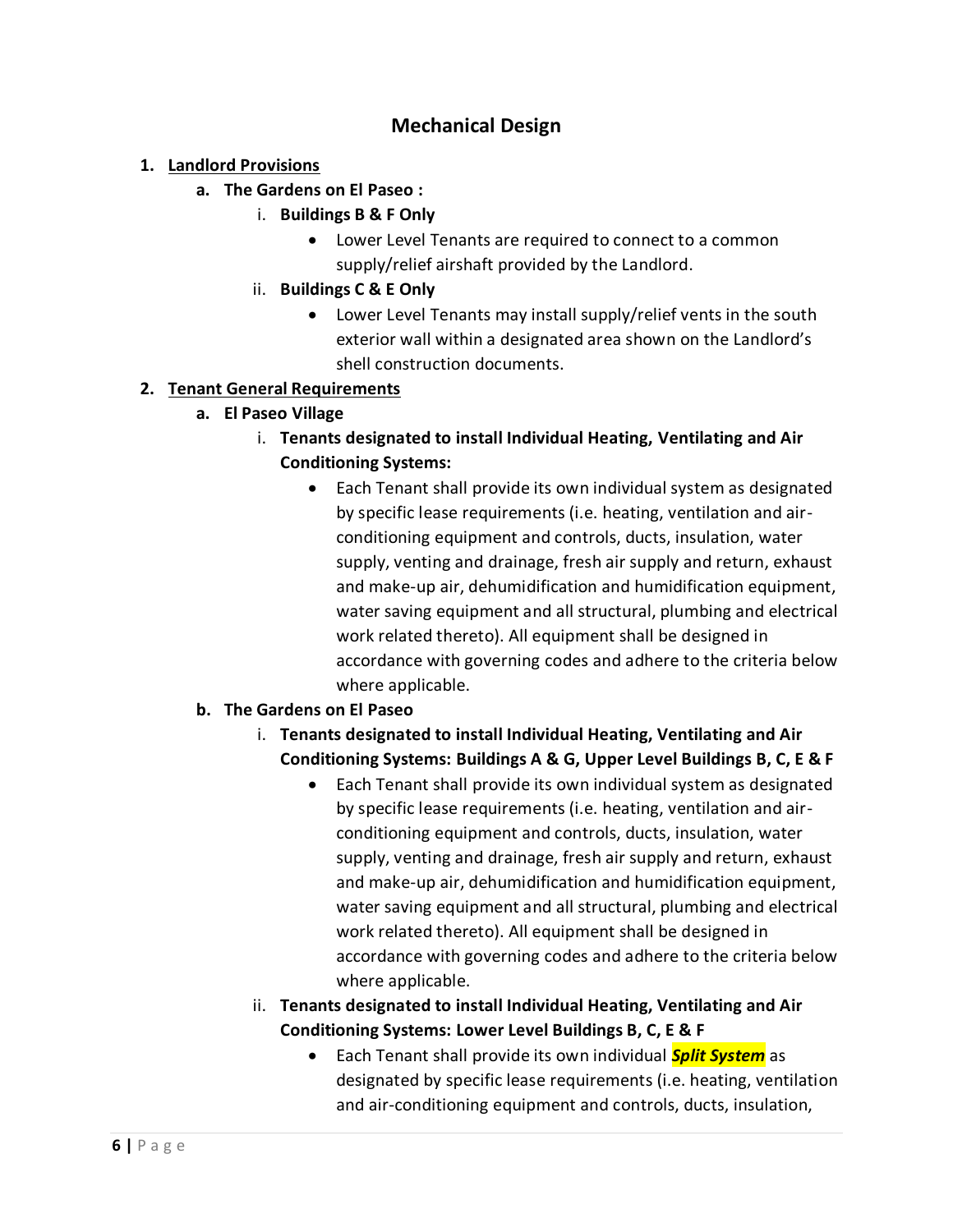venting and drainage, fresh air supply and return, exhaust and make-up air, dehumidification and humidification equipment, and all structural, plumbing and electrical work related thereto). All equipment shall be designed in accordance with governing codes and adhere to the criteria below where applicable

## **c. Base Building Systems**

- i. Tenant shall not make modifications to landlord's base building systems without prior approval from landlord.
- ii. Any damage done to the landlord's base building or systems by tenant during construction shall be repaired by the landlord at the tenant's expense.
- **d. Professional Engineer:** Tenant shall engage a professional engineer licensed in the state of California to prepare mechanical construction drawings and specifications.

## **e. Load Calculations:**

- i. Tenant shall include space load calculations on the construction drawings.
- ii. Calculations shall conform to California Building Code Energy Conservation, ASHRAE standards, and the landlord provided design conditions.
- **f. Construction Standards:** All mechanical work shall be installed per governing codes and the landlord's tenant criteria.
- **g. As-Builts:** Upon completion of tenant build out, the tenant shall provide one (1) set of pdf as-built plans for all mechanical work to the landlord.
- **h. Testing and Balancing**
	- i. The tenant shall use an AABC or NEBB certified HVAC balancing contractor to adjust and balance the tenant's HVAC systems.
	- ii. Balance shall be done per the design air quantities indicated on the tenant's design drawings, but not in excess of airflow capacity designated by the Landlord.
	- iii. Balancing of terminal units must be coordinated with the landlord's BAS contractor.
	- iv. A certified balancing report must be submitted to the landlord for review and approval at least two weeks prior to opening of the leased premises or as directed by landlord.
	- v. If balancing is not performed by tenant the landlord shall balance the tenant's HVAC system at the tenant's expense.
- **i. Space Odors:** Tenants that produce odors must make provisions for maintaining acceptable negative air pressures within their space with respect to adjacent tenants and the mall concourse.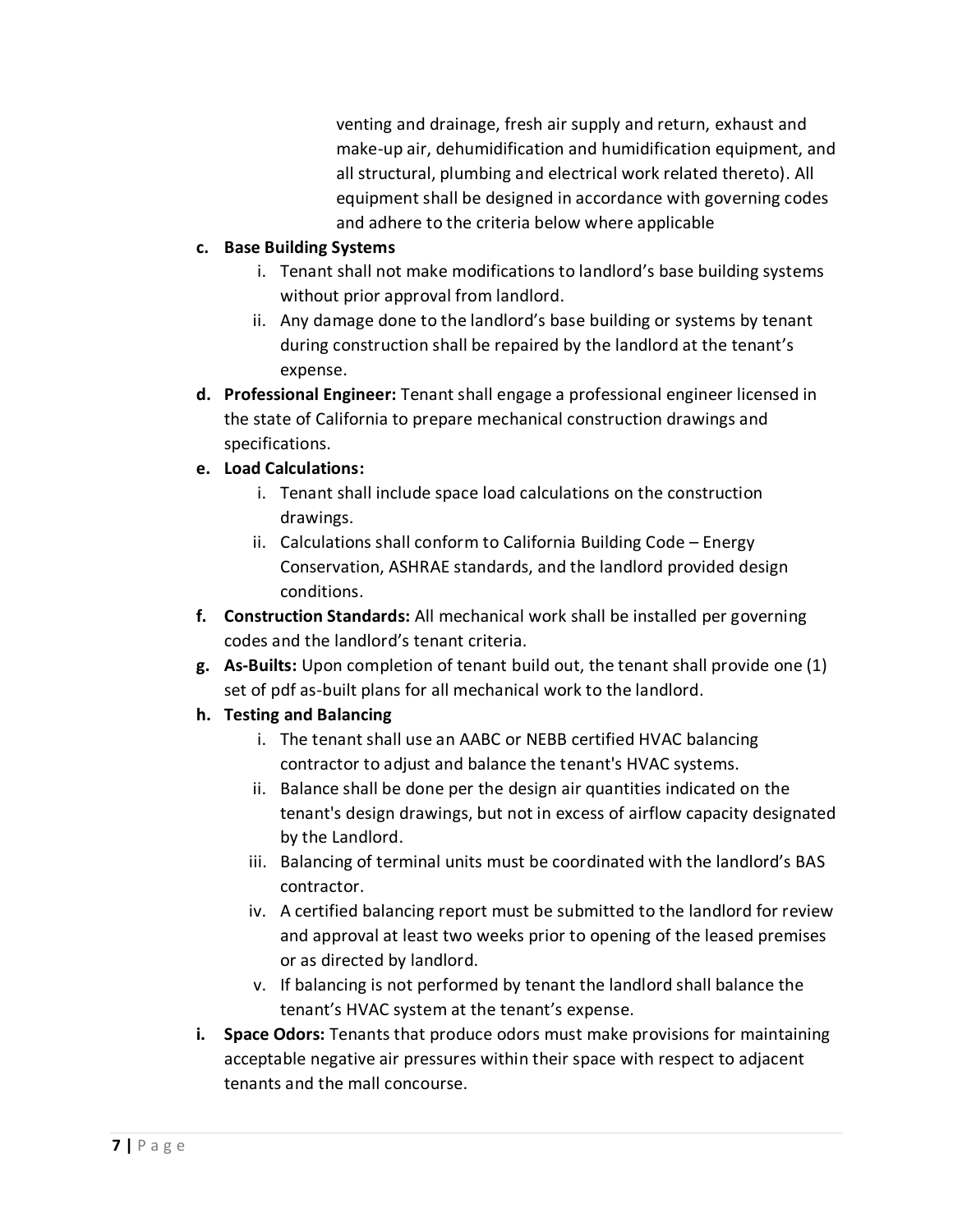- **j. Existing Work:** Existing systems from previous tenant cannot be abandoned in place and must be demolished entirely if not being re-used.
- **k. Roof Openings:** Cutting and patching of roof openings shall be performed by the landlord's contractor at tenant's expense.
- **l. Labeling:** Equipment shall be labeled as required by landlord tenant construction rules and regulations manual.
- **m. Mechanical Load Calculation Check Sheets**
	- i. Shall be certified by engineer of record
	- ii. Submit with construction documents for landlord review process

## **3. Tenant Equipment and Control Requirements**

**a. Equipment Access:** Proper access shall be provided and maintained for landlord and tenant installed equipment/accessories.

## **b. Roof Mounted Equipment**

- i. Tenant rooftop equipment shall be located in areas designated by landlord at specified heights and shall submit a roof plan showing all existing and new equipment within the vicinity of the tenant space.
	- Should the weight or location of tenant rooftop equipment require additional supports, screens, catwalks, roof hatches, etc. they shall be provided by the tenant according to the landlord's specifications.
- ii. Tenant shall submit a roof loading analysis and support details prepared by a structural engineer registered in California. All equipment shall be mounted on rails or roof curbs and anchored to the supporting structure to withstand wind and seismic effects per governing codes. Anchorage requirements shall be provided on mechanical plans.
- iii. Roof equipment placement shall be done by crane or helicopter, equipment shall not be rolled across or improperly rested upon the roof. An equipment pick plan shall be submitted to the landlord for approval before commencement of rooftop equipment placement work.
- iv. All rooftop equipment shall be painted according to landlord's specifications.
- v. Roof top equipment may not exceed the height of the Landlord mechanical screen area.

## **c. Restroom Exhaust Fans**

i. Inline, ceiling mounted or roof mounted based on property criteria.

## **d. Auxiliary Heat**

- i. All tenant supplemental heating equipment shall be approved by landlord.
- ii. Reheat of conditioned supply air is not permitted per governing codes.
- iii. Electrical resistance heating shall be powered from tenant's panel.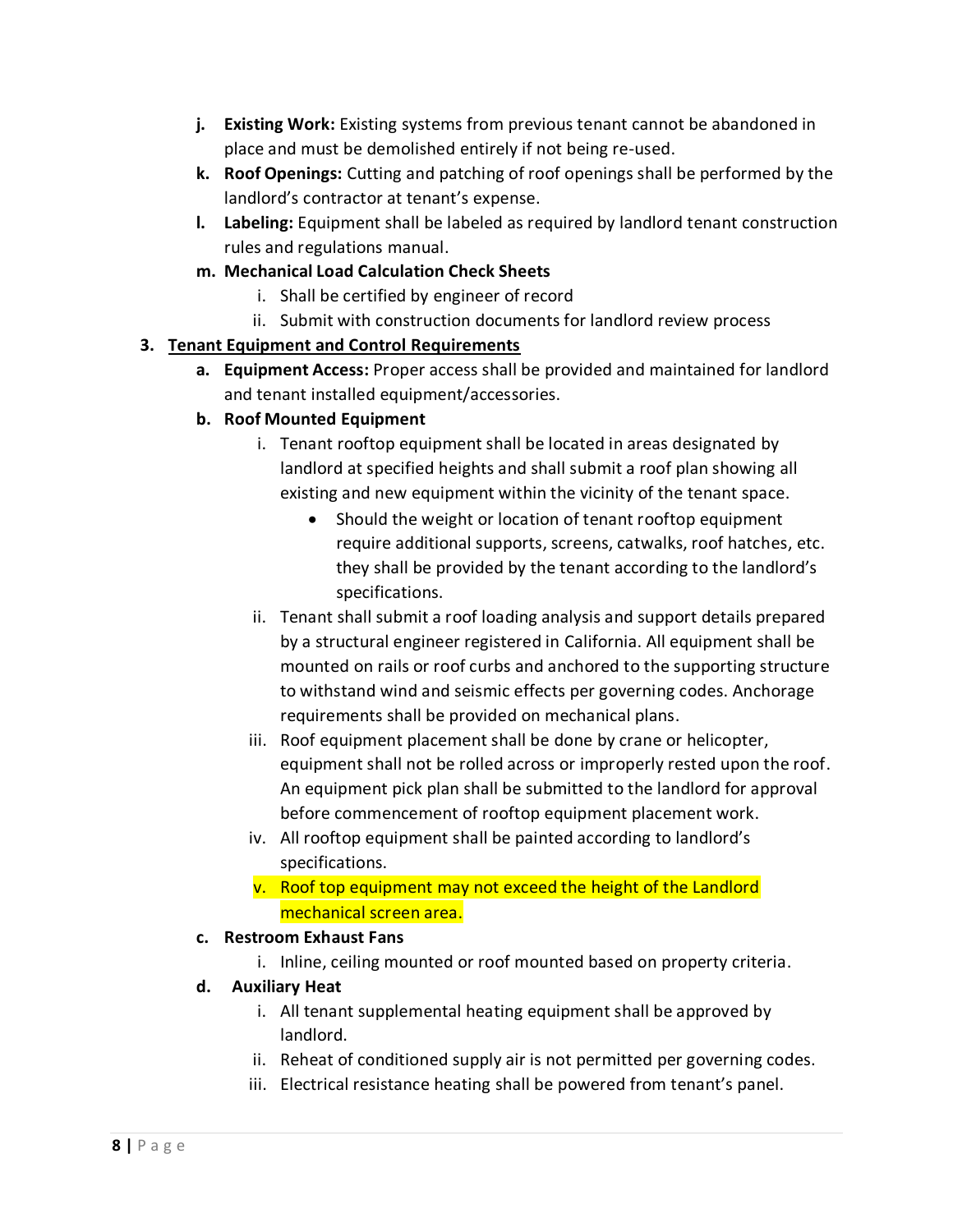#### **e. Fire Dampers**

- i. Shall be UL listed.
- ii. Provide at locations where ductwork penetrates a fire rated assembly.

## **4. Tenant Material and Installation Requirements**

## **a. Hangers and Supports**

- i. Shall be supported from structural members only (not secured to the deck above).
- ii. Additional intermediate structural supports for hangers shall be installed as needed upon landlord approval.
- iii. All duct hangers exposed to public view shall be wire or rod type, shall be evenly spaced, and shall be grouped as much as possible with other trades for uniformity.

## **b. Main and Branch Ductwork**

- i. Shall be fabricated of minimum 26 gauge galvanized steel, flexible ductwork is permitted for final connection to air devices (maximum length as specified per governing code).
- ii. Supply and outside air ductwork shall be insulated as required by governing codes.

## **5. Tenant Food Service Requirements**

## **a. Kitchen Hoods**

- i. Type I hoods shall be installed where cooking appliances produce grease or smoke as a result of the cooking process.
	- Shall include UV light system for grease mitigation in ductwork.
	- Shall be provided with an approved automatic fire suppression system complying with governing codes.
		- a. Before the fire suppression system is fabricated, the system's supplier shall obtain a permit from the Local Fire Department, all submittals must go through Landlords permit expeditor.
- ii. Type II hoods shall be installed above dishwashers and appliances that produce heat or moisture and do not produce grease or smoke as a result of the cooking process.
- iii. Kitchen hoods shall be constructed and installed as required by governing codes.

## **b. Grease Ductwork**

- i. Grease ductwork shall be constructed, installed, and tested as required by governing codes.
- ii. Grease ductwork shall be encompassed by an approved rated enclosure where required by governing codes.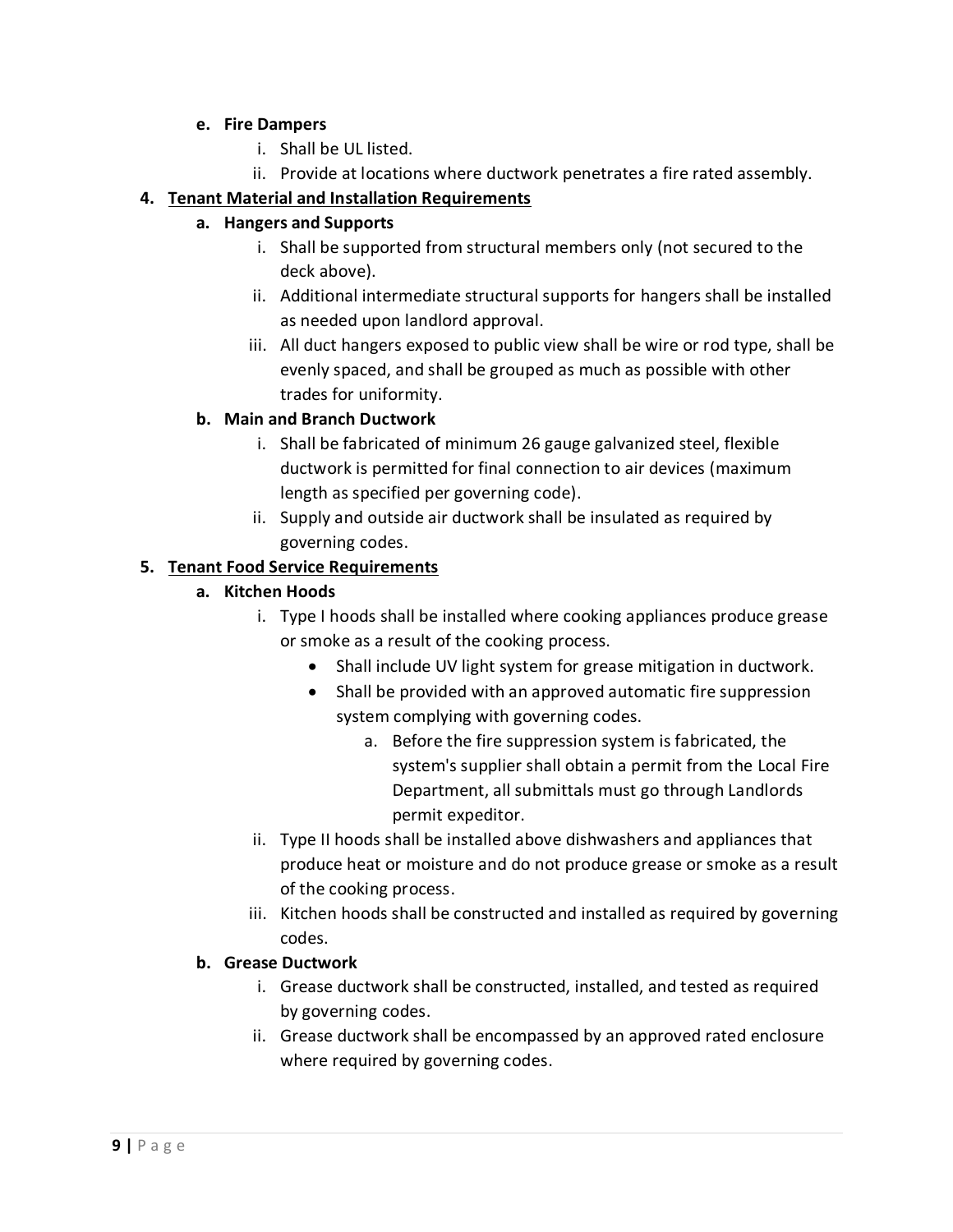iii. Routing of grease ductwork and placement of access doors beyond the tenant's space shall be approved by landlord.

## **c. Kitchen Exhaust Fans**

- i. Shall be up-blast discharge type bearing evidence of UL & NSF approval for kitchen exhaust service.
- ii. Locate a minimum of 30 feet horizontally away from outside air intakes or openings to the building.
- iii. Grease drain and trap.
- iv. Cleanout port.
- v. G2 grease guard rooftop defense system
- vi. Minimum 40" discharge above the roof.

## **d. Pollution Control Units (PCU)**

- i. A PCU shall be provided as required by governing codes.
- ii. Landlord reserves the right to require tenant to provide a pollution control unit if kitchen exhaust fans do not meet the minimum landlord required distance from outside air intakes or openings into building.
- iii. PCUs shall be factory assembled and capable of significantly reducing smoke, grease, and odor from the exhaust air stream
- iv. PCUs shall be provided with an approved fire-extinguishing system and an internal detection system capable of activating fire-extinguishing system protecting the unit.

## **e. Make-Up Air Units**

- i. Make-up air units shall be installed a minimum of 36" above the roof surface.
- ii. Make-up air units shall be interlocked to start with the associated exhaust air system

## **f. General Maintenance**

- i. Food service tenants shall clean their filters, hoods, duct systems, and grease collecting devices on a regular basis as determined by landlord.
- ii. Tenants shall take the appropriate steps necessary to prevent the depositing and accumulation of grease on the roof, damage to the roof resulting from tenant neglect shall be repaired by the landlord at tenant's expense.
- iii. The Landlord reserves the right to maintain the tenant's hoods, duct systems, and grease collecting devices at Tenant's expense.

## **g. Kitchen Systems**

- i. Shall be designed and constructed such that the space is maintained at a negative pressure relative to the mall common area.
- ii. Tenant make-up air systems shall replace the minimum amount of exhaust air as required by governing codes.
- **h. Duct Lining:** Food service tenants shall not use internally lined ductwork.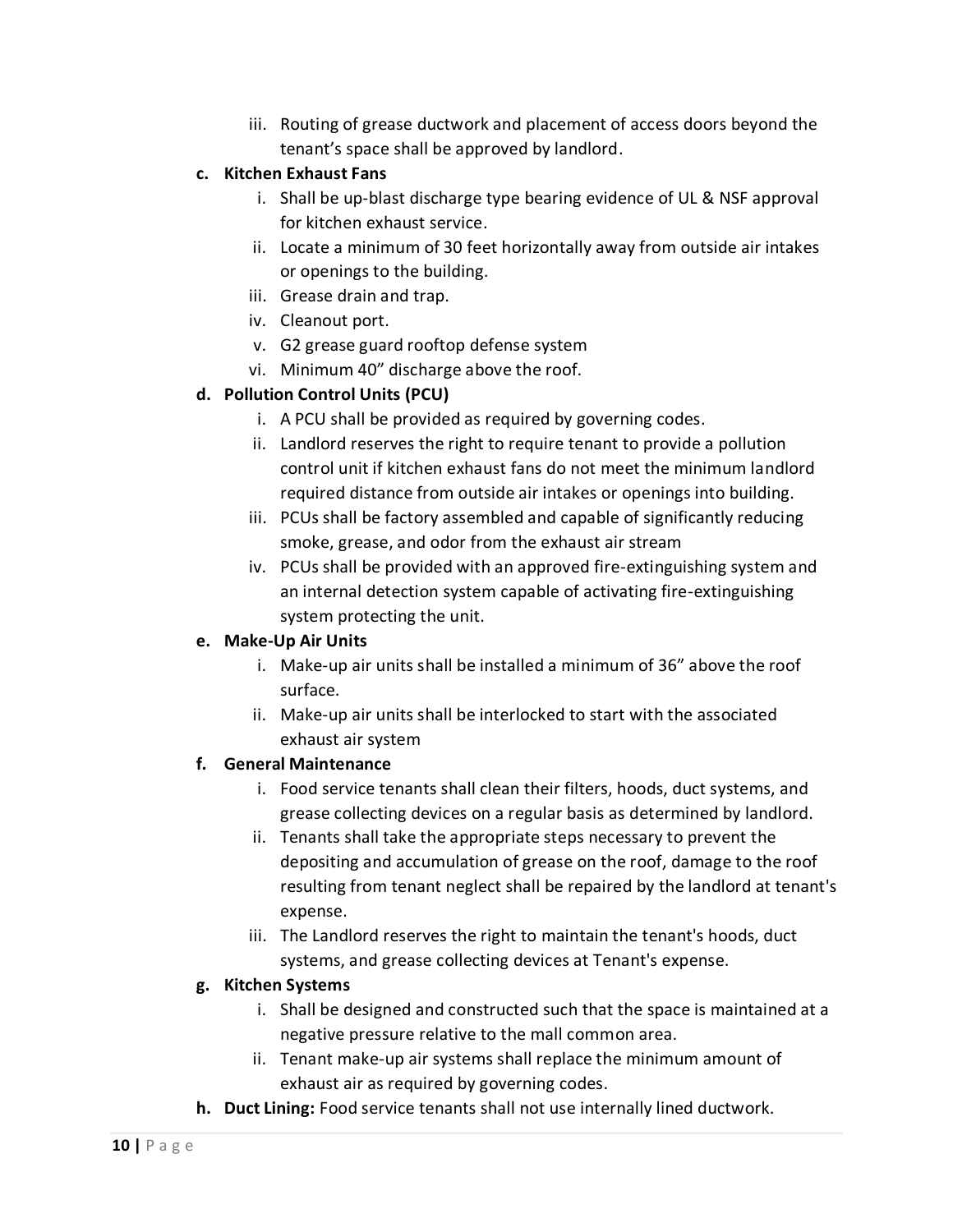# **Plumbing Design**

## **1. Landlord Provisions**

- **a. Domestic Water:** Point of connection within leased premises, tenant to verify size and location in field.
- **b. Sanitary Waste:** Point of connection below leased premises, tenant to verify size and location in field.
- **c. Sanitary Vent:** Point of connection within leased premises, tenant to verify size and location in field.
- **d. Grease Waste:** Point of connection may be existing for food and beverage service tenants, tenant to verify existence and location in field.
	- i. **The Gardens on El Paseo –** Buildings B, C, E and F Only
	- ii. **El Paseo Village –** Tenant Responsible For All Grease Waste Requirements
- **e. Gas Tap / Gas Manifold:**
	- i. Provided by utility company located in exterior service courts (**The Gardens– Buildings B, C, E & F Only**) or Back of Building (**El Paseo Village**), tenant to verify location and capacity in field. Gas piping to leased premises may be existing from previous tenant and can be reused if deemed to be in acceptable condition upon inspection and test. Otherwise tenant is responsible for piping from connection to tenant space.

## **2. Tenant General Requirements**

## **a. Base Building Systems**

- i. Tenant shall not make modifications to landlord's base building systems without prior approval from landlord.
- ii. Any damage done to the landlord's base building or systems by tenant during construction shall be repaired by the landlord at the tenant's expense.
- **b. Professional Engineer:** Tenant shall engage a professional engineer licensed in the state of California to prepare plumbing construction drawings and specifications.
- **c. Construction Standards:** All plumbing work shall be installed per governing codes and the landlord's tenant criteria.
- **d. As-Builts:** Upon completion of tenant build out, the tenant shall provide one (1) set of pdf as-built plans for all plumbing work to the landlord.
- **e. Plumbing Calculations:** Plumbing tabulations shall be provided on drawings to include water supply fixture units (WSFU), drainage fixture units (DFU), and grease interceptor sizing calculations (if applicable).
- **f. Tenant Criteria Sections:** Refer to Architectural and Structural sections of tenant criteria for information on floor and wall construction requirements.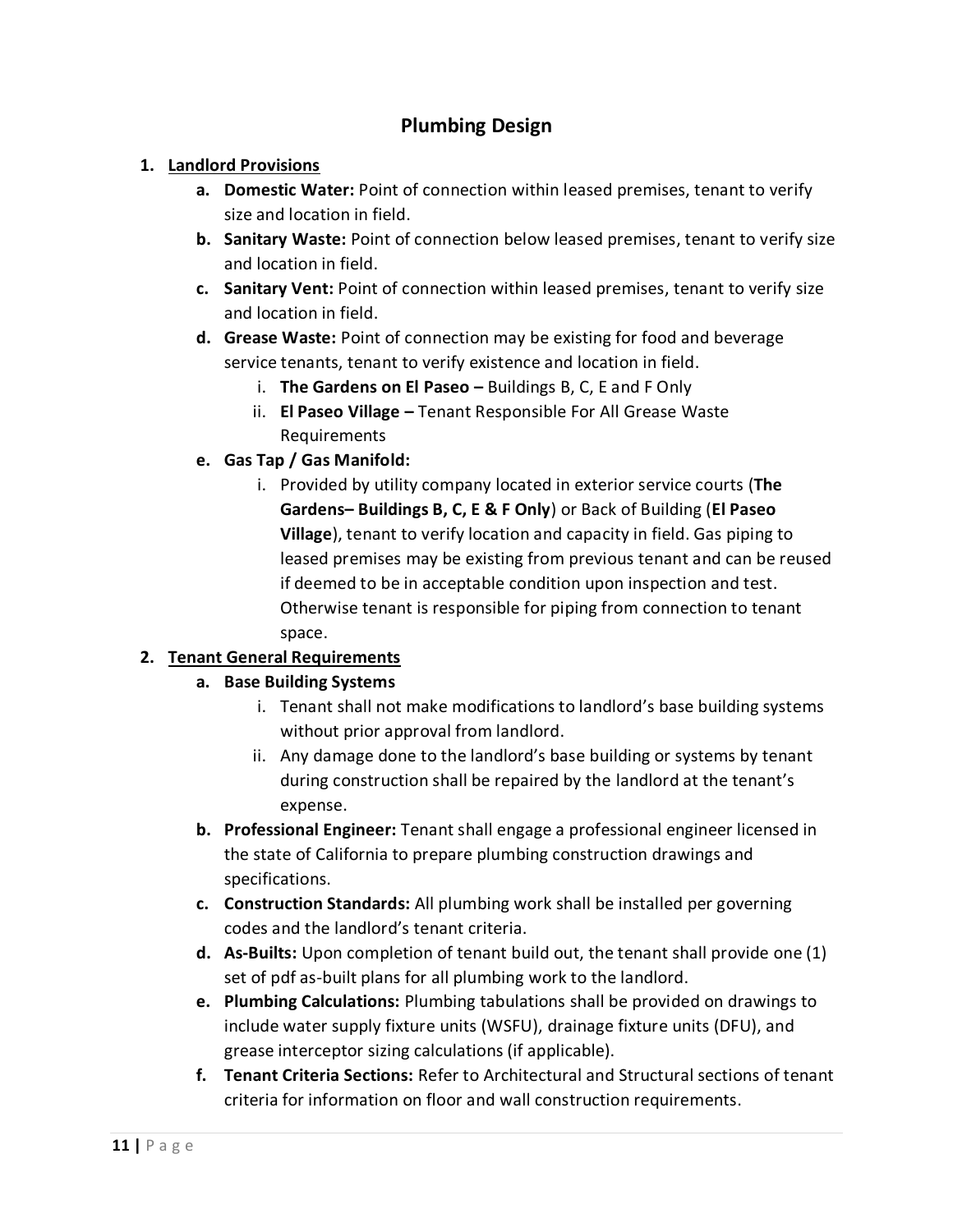- **g. Existing Work:** Existing systems from previous tenant cannot be abandoned in place and must be demolished entirely if not being re-used.
- **h. Roof Openings:** Cutting and patching of roof openings shall be performed by the landlord's contractor at tenant's expense.
- **i. Labeling:** Equipment and piping shall be labeled as required by landlord tenant construction rules and regulations manual.
- **j.** *Plumbing Facilities:* Please see current governing codes for any requirements*.*

## **3. Tenant Equipment and Fixture Requirements**

- **a. Equipment Access:** Proper access shall be provided and maintained for landlord and tenant installed equipment/accessories.
- **b. Water Meter**
	- i. New Restaurant Tenants to contact local utility company for water meter installation and activation.
	- ii. Tenants shall use tap provided by Landlord*.* Rates and fees to be determined per lease agreements.

## **c. Water Heaters**

- i. Tenants shall provide instantaneous or storage type water heater(s) as required.
- ii. Storage type water heaters shall be floor mounted and provided with the following:
	- i. Vacuum relief valve
	- ii. Temperature and pressure relief valve with discharge piping to an indirect waste receptor
	- iii. 3/4" drain valve with male garden hose threads
	- iv. Heat trap nipples
	- v. Expansion tank
	- vi. Minimum 24 gage galvanized steel drain pan with discharge piping to an indirect waste receptor

## **d. Plumbing fixtures**

- i. Shall be commercial grade.
- ii. Shall Comply with ADA guidelines.
- iii. Shall not exceed code specified maximum flow rates.
- iv. A minimum of one (1) mop sink shall be provided within tenant space.

# *i. Mop sink for kiosks shall be concealed from public view and requirements shall be verified with local municipality.*

v. Restrooms, janitor closets, etc. shall include at least one (1) floor drain, minimum size 3" (all floor drains shall be provided with trap primers).

## **e. Hair interceptors**

- i. Shall be installed on all sinks, basins, special sanitary units, etc. which in any way receive human or animal hair.
- ii. All hair interceptors must be made accessible and maintained.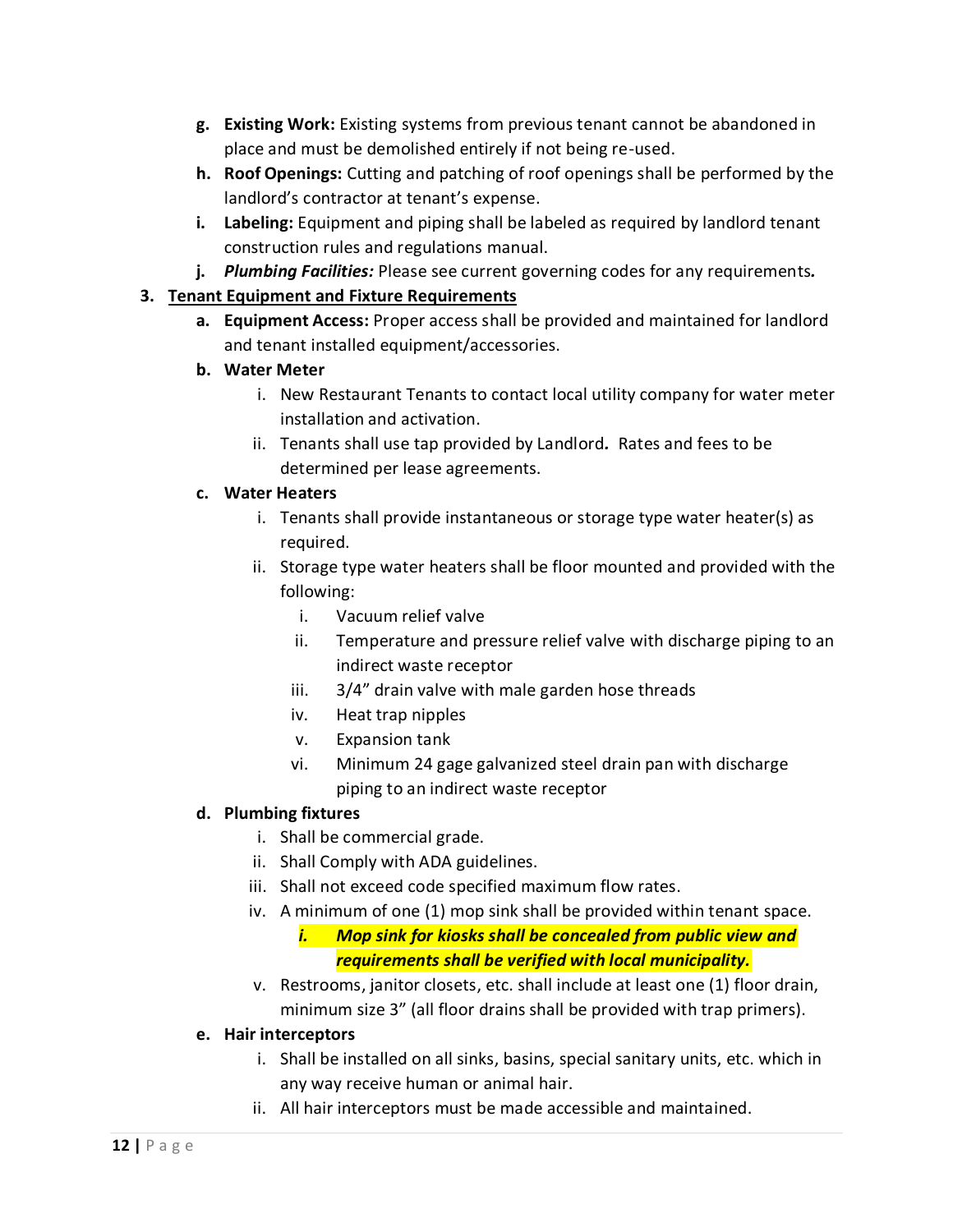## **4. Tenant Material and Installation Requirements**

## **a. Hangers and Supports**

- i. Shall be supported from structural members only (not secured to the deck above).
- ii. Additional intermediate structural supports for hangers shall be installed as needed upon landlord approval.
- iii. Cast iron pipe must be supported at least every five feet and at every joint/fitting.
- iv. All hangers exposed to public view shall be evenly spaced and grouped as much as possible with other trades for uniformity.

## **b. Domestic Water Piping**

- i. Above Grade: Type L drawn-temper copper tubing conforming to ASTM B88 with solder-joint fittings.
- ii. Below Grade: Type K drawn-temper copper tubing conforming to ASTM B88 with solder-joint fittings.
- iii. All valves for domestic water shall have a minimum CWP rating of 125 psi.

## **c. Sanitary Waste and Vent Piping**

- i. Above Grade: Service weight hubless cast-iron pipe conforming to ASTM A 888 with stainless steel shield and clamps no-hub coupling.
- ii. Below Grade: Solid-wall schedule 40 PVC conforming to ASTM D 2665 with PVC socket fittings.

## **d. Gas Piping**

- i. Black steel schedule 40 pipe conforming to ASTM A 53 with steel pressconnect fittings conforming to CSA LC-4 or as may be required by governing codes and landlord's insurance provider.
- ii. All valves for natural gas piping shall be bronze plug valves with a minimum pressure rating of 125 psi.
- iii. Tenants requiring natural gas shall arrange for gas service directly with gas utility.
- iv. Tenant shall install all gas piping to and within their space.
- v. All exterior gas piping shall be painted per landlord's specification.
- vi. Gas piping on roof shall be installed on landlord specified roller supports.
- vii. Gas piping shall be labeled per governing codes along with the tenant's name and space number.
- **e. Condensate Piping:** Shall be routed as required by governing code.
- **f. Pipe Sleeves:** Shall be installed for penetrations through floor slabs.
- **g. Escutcheons:** Shall be provided at pipe penetrations through walls and partitions within finished areas.
- **h. Insulation**: All hot water and condensate piping shall be insulated as required by governing codes and be rated for use in a return air plenum.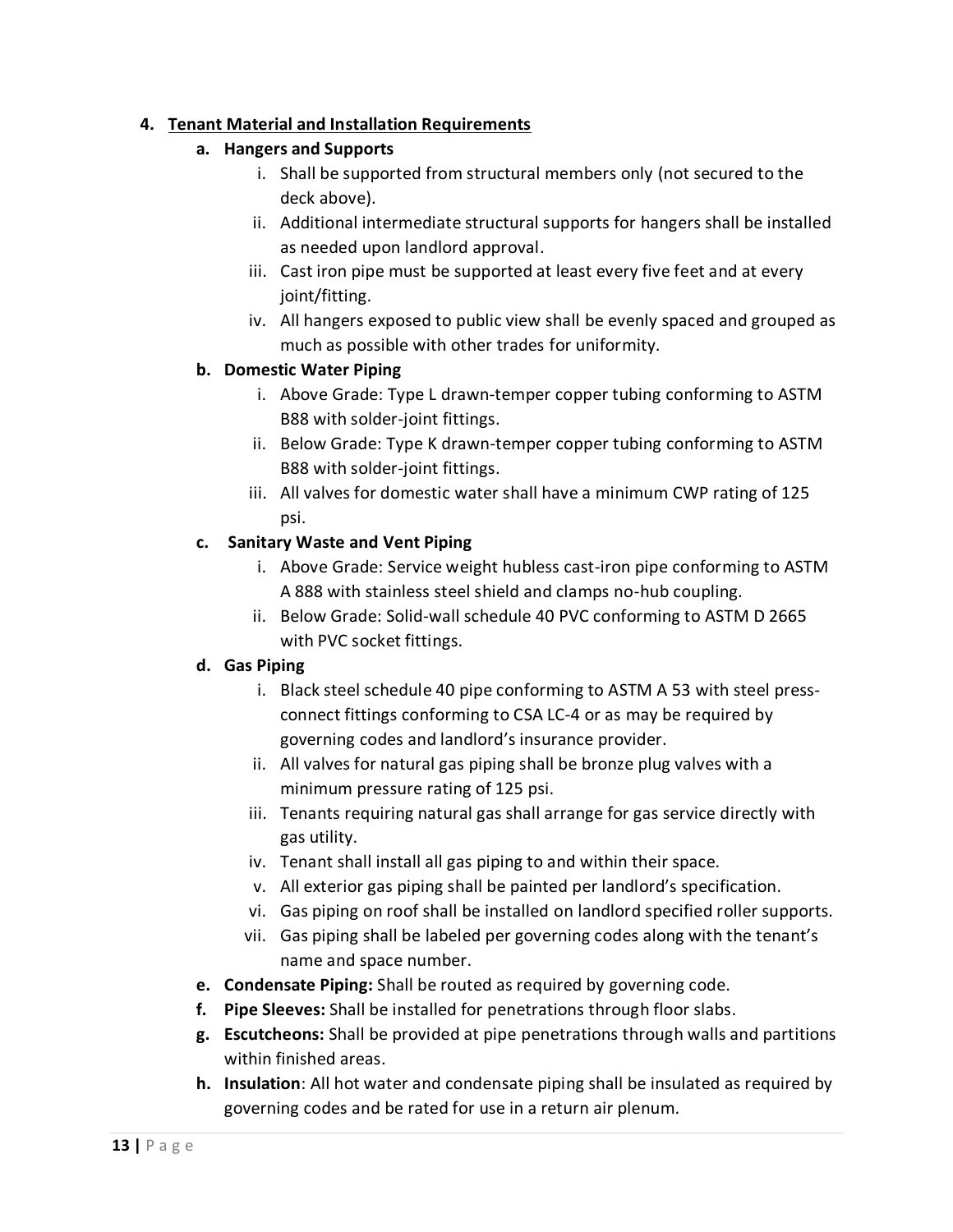## **5. Tenant Food Service Requirements**

## **a. Grease Waste**

- i. Tenant shall provide a grease waste disposal system in accordance with governing codes.
- ii. *The Gardens on El Paseo – Buildings B, C, E & F Only*
	- i. Certain tenant spaces as designated by landlord have been provided with a grease waste system point of connection routed to an external grease interceptor.
- iii. A floor mounted grease interceptor shall be provided for each three (3) compartment sink.
- iv. Tenant furnished grease interceptors shall be in accordance with governing codes.
	- i. Provide grease waste sampling port as required by governing code.

## **b. Cooking Oil**

i. Removal of cooking oil is tenant responsibility. Can contact local company to setup removal program.

## **c. Floor Drains**

i. Kitchens, walk in coolers, and other wet areas shall include at least one (1) floor drain, minimum size 3" (all floor drains shall be provided with trap primers).

## **d. Condensate Piping**

i. Rooftop air conditioning unit condensate line routing shall be coordinated with landlord.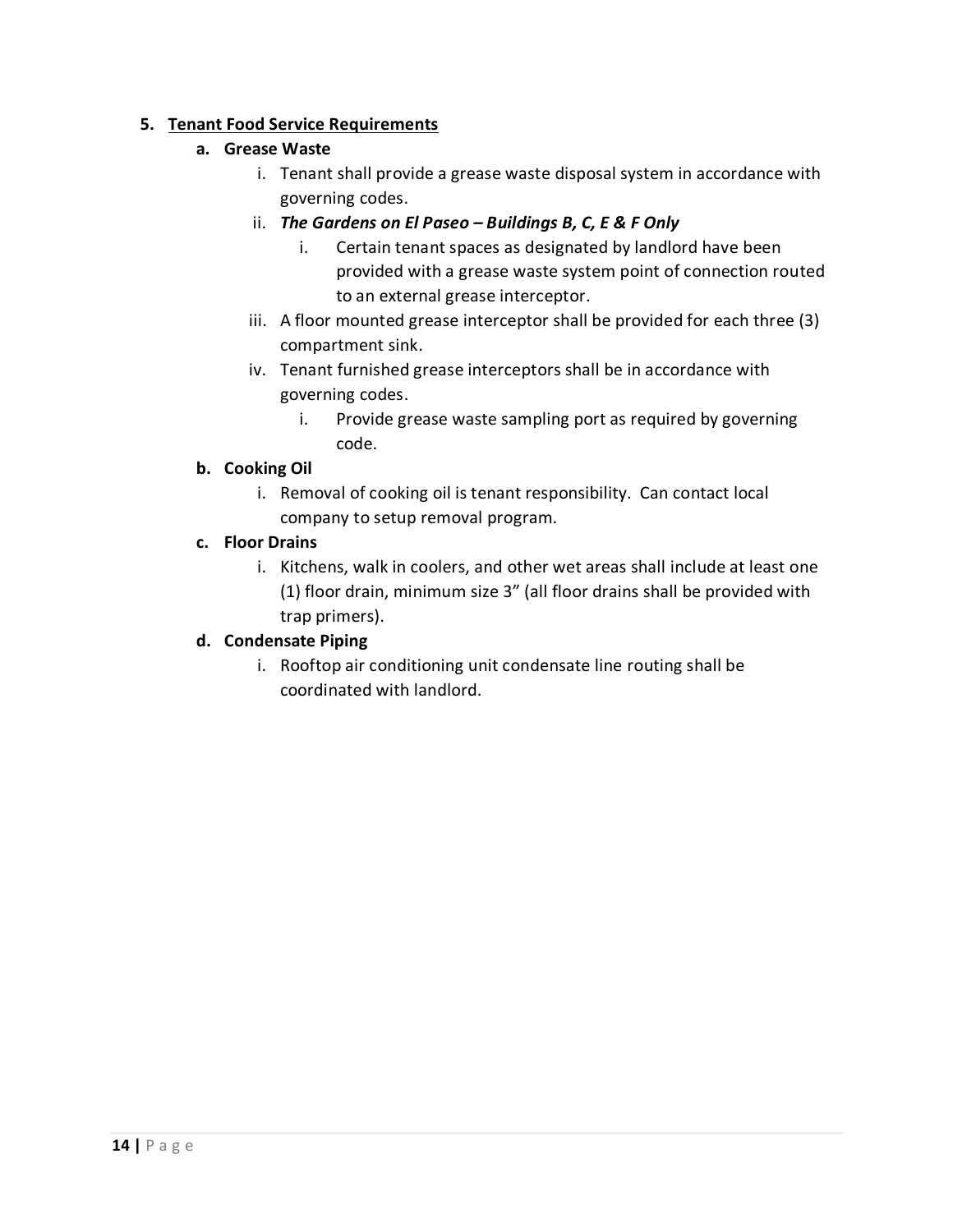# **Electrical Design**

#### **1. Landlord Provisions**

**a. Electrical Service**

#### i. *277/480 Volt, 3 Phase, 4 Wire, 60 Hertz*

#### **b. Metering Switchboard**

- i. In-line meter compartment
	- i. Tenant shall coordinate with utility company for installation of meter or use of existing meter

#### **c. Telecommunications**

- i. Telecommunications service backbone from minimum point of entry (MPOE) to intermediate distribution frames (IDF) throughout the center.
- ii. Point of connection to IDF located within tenant space for connection by tenant, tenant to verify location in field.

## **2. Tenant General Requirements**

## **a. Base Building Systems**

- i. Tenant shall not make modifications to landlord's base building systems without prior approval from landlord.
- ii. Any damage done to the landlord's base building or systems by tenant during construction shall be repaired by the landlord at the tenant's expense.
- **b. Professional Engineer:** Tenant shall engage a professional engineer licensed in the state of California to prepare electrical construction drawings and specifications.
- **c. Constructions Standards:** All electrical work shall be installed per governing codes and the landlord's tenant criteria.
- **d. As-Builts:** Upon completion of tenant build out, the tenant shall provide one (1) set of pdf as-built plans for all electrical work to the landlord.
- **e. Existing Work:** Existing systems from previous tenant cannot be abandoned in place and must be demolished entirely if not being re-used.
- **f. Roof Openings:** Cutting and patching of roof openings shall be performed by the landlord's contractor at tenant's expense.
- **g. Compliance Forms:** Tenant shall complete energy compliance forms as required per governing codes.
- **h. Electrical Data Tabulation Sheets**
	- i. Shall be certified by engineer of record
	- ii. Submit with construction documents for landlord review process
- **i. Labeling:** Equipment shall be labeled as required by landlord tenant construction rules and regulations manual.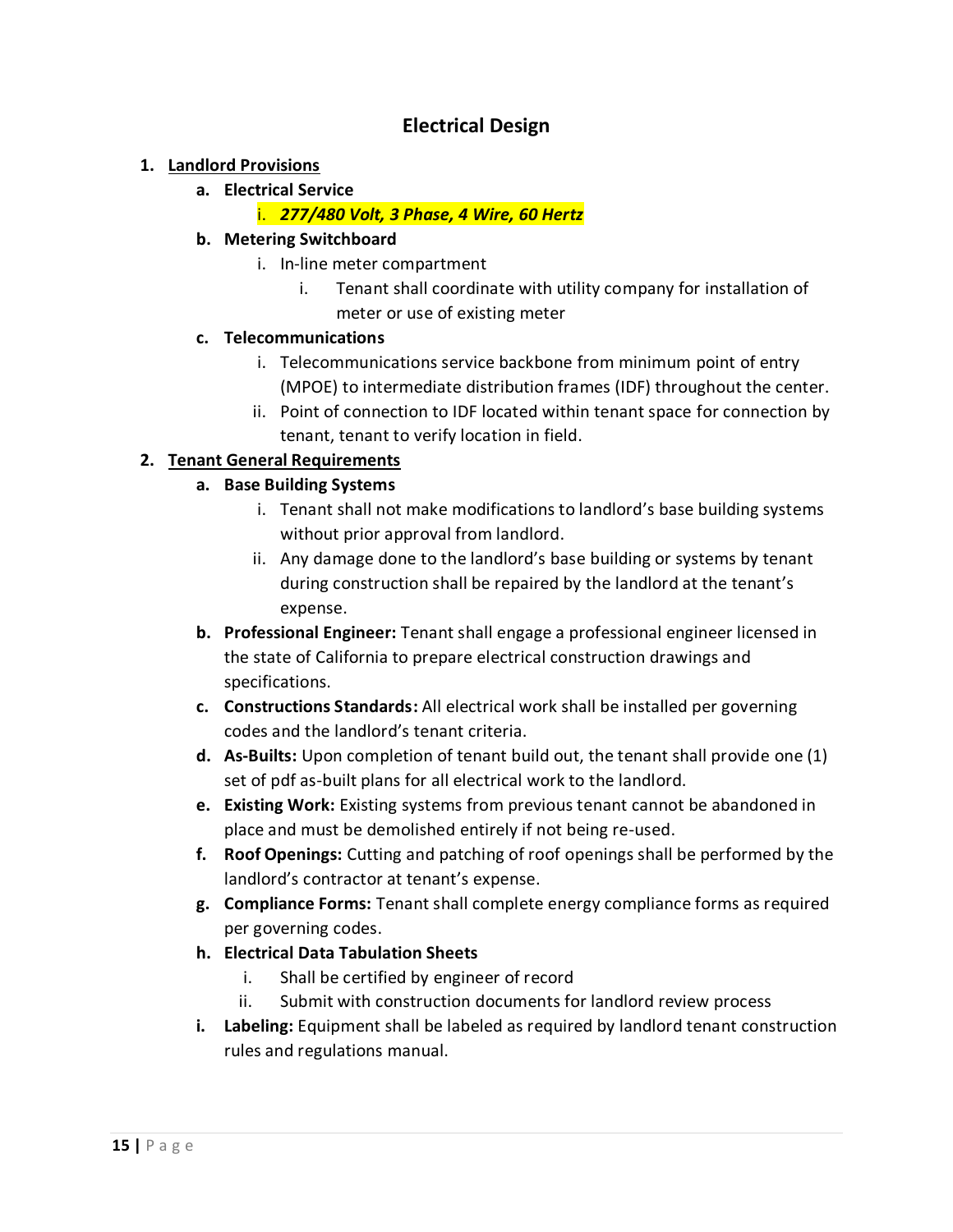## **3. Tenant Equipment and Fixture Requirements**

- **a. Required Access:** Proper access shall be provided and maintained for landlord and tenant installed equipment, junction boxes, and accessories.
- **b. Electrical Meter**
	- i. Tenant shall coordinate with utility company for installation of meter.

## **c. Circuit Breakers**

i. Tenant shall use landlord approved contractor to furnish and install circuit breaker as required for electrical service in landlord provided metering switchboard.

## **d. Panelboards**

- i. Provide panelboard(s) designed for 20% minimum spare ampacity (based on connected load) and 20% spare breaker space.
- ii. Loads shall be balanced across all phases.
- iii. *Electrical Panels for kiosks shall be concealed from public view and requirements shall be verified with local municipality.*

## **e. Transformers**

- i. Provide three phase dry type transformer
- ii. Transformers shall be mounted on the floor or structural wall, not from the building structure or demising walls.
- **f. Lighting Fixtures (Refer to Architectural Design Section)**

## **g. Exit/Emergency Lighting System**

- i. Tenant shall provide exit and emergency lighting system as required by governing codes.
- ii. Emergency lighting shall be battery-operated with recessed or twin-head configuration.
- iii. In areas visible to customers, battery assembly for exit and emergency lights shall be concealed and remote type light fixtures used.
- **iv. Exit signs must be green on edge lit or white background per governing codes.**

## **h. Signage**

i. Circuits serving sign(s) shall be connected by a time switch.

## **i. Telecommunications**

- i. *Tenant shall coordinate with telecommunications service providers for account set up and scheduling service activation.*
- ii. Telecommunications service cabling from the nearest Telecommunications Closet to the tenant's leased premises by the telecommunications service provider.

## **j. Television and Security Systems**

i. The installation of any roof mounted antennas or equipment must be approved by landlord and installed by landlord approved contractor.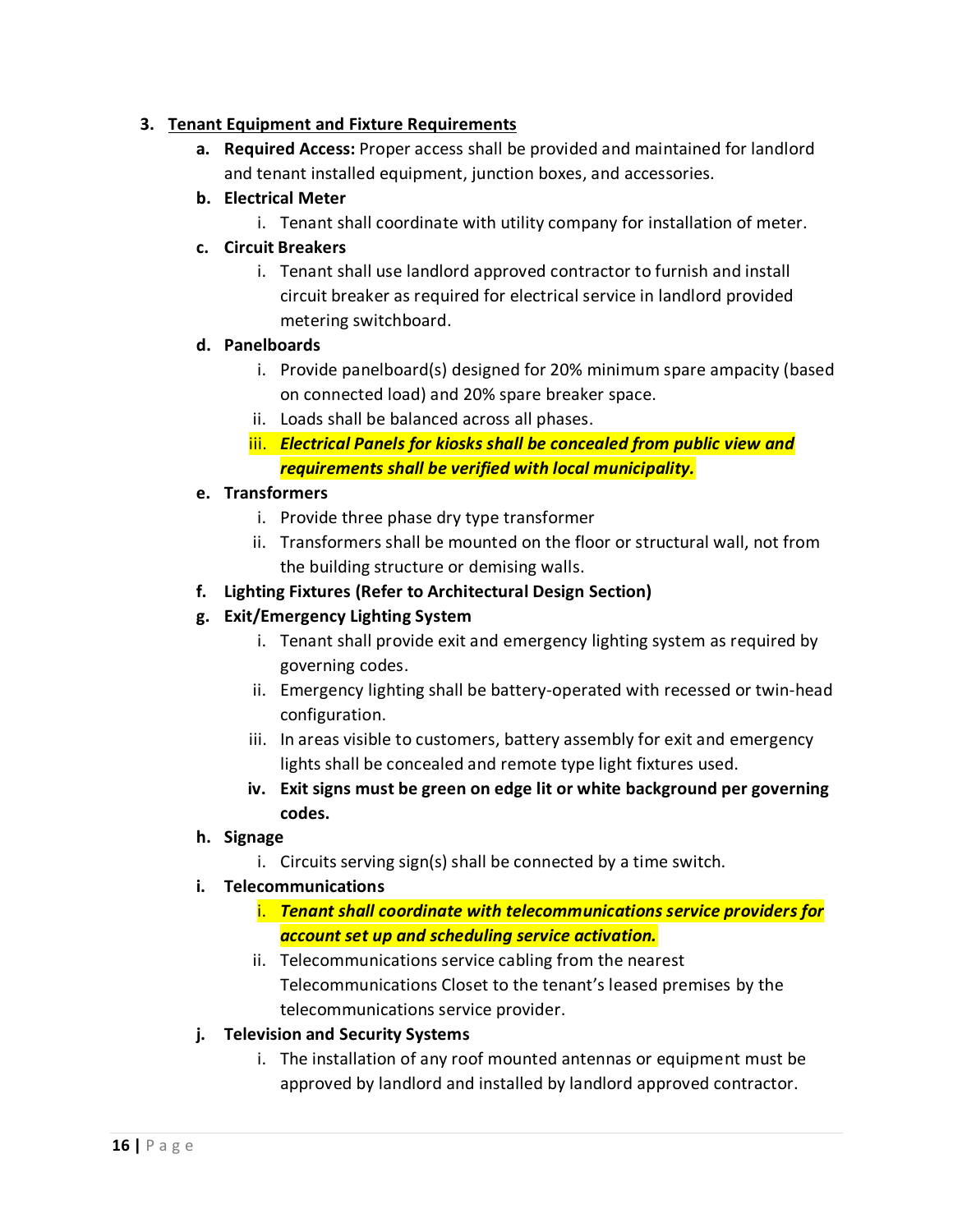ii. All equipment shall be mounted on rails and anchored to the supporting structure to withstand wind and seismic effects per governing codes.

## **k. Service Call System**

- i. Tenant shall provide and install a buzzer call system located at the back service corridor.
- ii. Buzzer call system shall not be audible in sales floor area.

## **4. Tenant Material and Installation Requirements**

## **a. Hangers and Supports**

- i. Shall be supported from structural members only (not secured to the deck above).
- ii. Additional intermediate structural supports for hangers shall be installed as needed upon landlord approval.
- iii. All hangers exposed to public view shall be evenly spaced and grouped as much as possible with other trades for uniformity.

## **b. Electrical Wiring**

- i. All conductors shall be insulated soft-drawn annealed copper type THHN/THWN building wire and color coded (aluminum conductors are not allowed).
- ii. Tenant shall provide electrical service feeders in conduit from landlord's metering switchboard to tenant's premises.
	- i. Electrical feeders shall be sized for no more than a three percent (3%) voltage drop.

## **c. Conduit**

- i. *All electrical wiring systems shall be in conduit (metal-clad cable is not permitted).*
- ii. Speaker, security, or other low voltage wiring within the tenant's leased premises shall be installed in conduit.

## **d. Neutral Conductor**

i. The neutral conductor shall not be bonded to ground at the tenant's electrical distribution equipment. The ground fault protection in the landlord's distribution system will not function properly if the neutral is bonded to ground anywhere.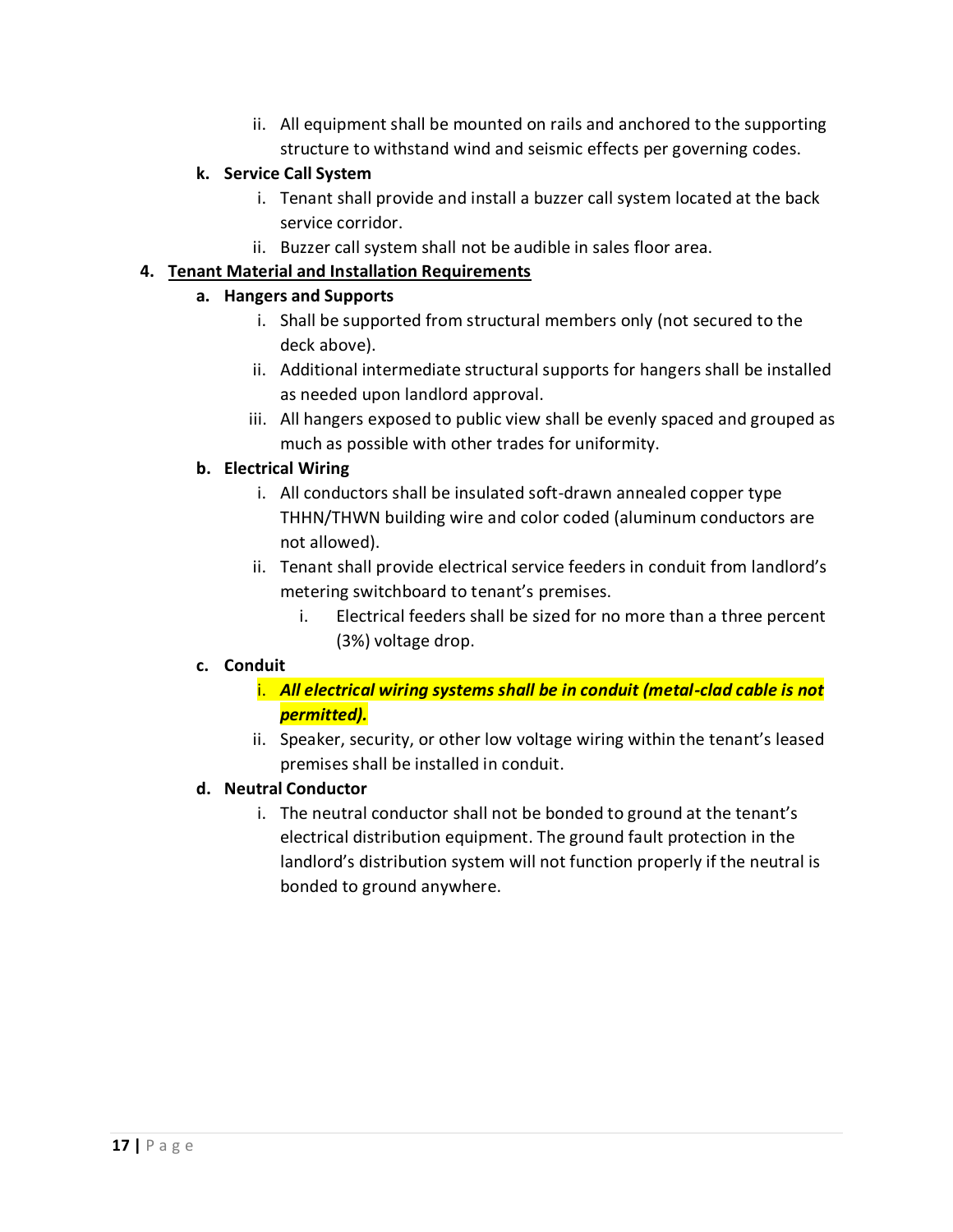# **Fire Alarm Design**

## **1. Landlord Provisions**

- **a. Fire Alarm Panel:** Located in base building Fire Command Center.
- **b. Tenant Interface Junction Box (TIB)**
	- a. Signaling and notification circuits from base building fire alarm panel routed to terminal strip within TIB for future connection by tenant.
	- b. Tenant to verify location of TIB in field.

## **2. Tenant General Requirements**

## **a. Base Building Systems**

- i. Tenant shall not make modifications to landlord's base building systems without prior approval from landlord.
- ii. Any damage done to the landlord's base building or systems by tenant during construction shall be repaired by the landlord at the tenant's expense.
- **b.** *Approved Contractor: Tenant shall engage landlord approved contractor to prepare fire alarm construction drawings/specifications and install the fire alarm system within the tenant's space.*
- **c. Construction Standards:** All fire alarm work shall be installed per governing codes and the landlord's tenant criteria.
- **d. As-Builts:** Upon completion of tenant build out, the tenant shall provide one (1) set of pdf as-built plans for all fire alarm work to the landlord.
- **e. Existing Work**
	- i. Existing systems from previous tenant cannot be abandoned in place and must be demolished entirely if not being re-used.
	- ii. Tenant shall use landlord approved contractor to safe-off fire alarm system before any demolition work occurs.
- **f. Labeling:** Equipment shall be labeled as required by landlord tenant construction rules and regulations manual.

## **3. Tenant Equipment and Control Requirements**

- **a. Code Compliance:** Tenant is required to provide a code compliant fire alarm system within their leased premises as required by governing codes and in accordance with NFPA 72, tenant shall use landlord approved contractor for design and install of fire alarm system within the leased premises.
- **b. Fire Alarm System Devices:** Tenant will provide and install all initiating devices, notification appliances, addressable modules, auxiliary power supplies, junction boxes, etc. as required by governing codes and landlord specifications.
- **c. Junction Box:** Tenant is required to connect fire alarm system serving the leased premises to the landlord provided tenant interface junction box (TIB).
- **d. HVAC Systems**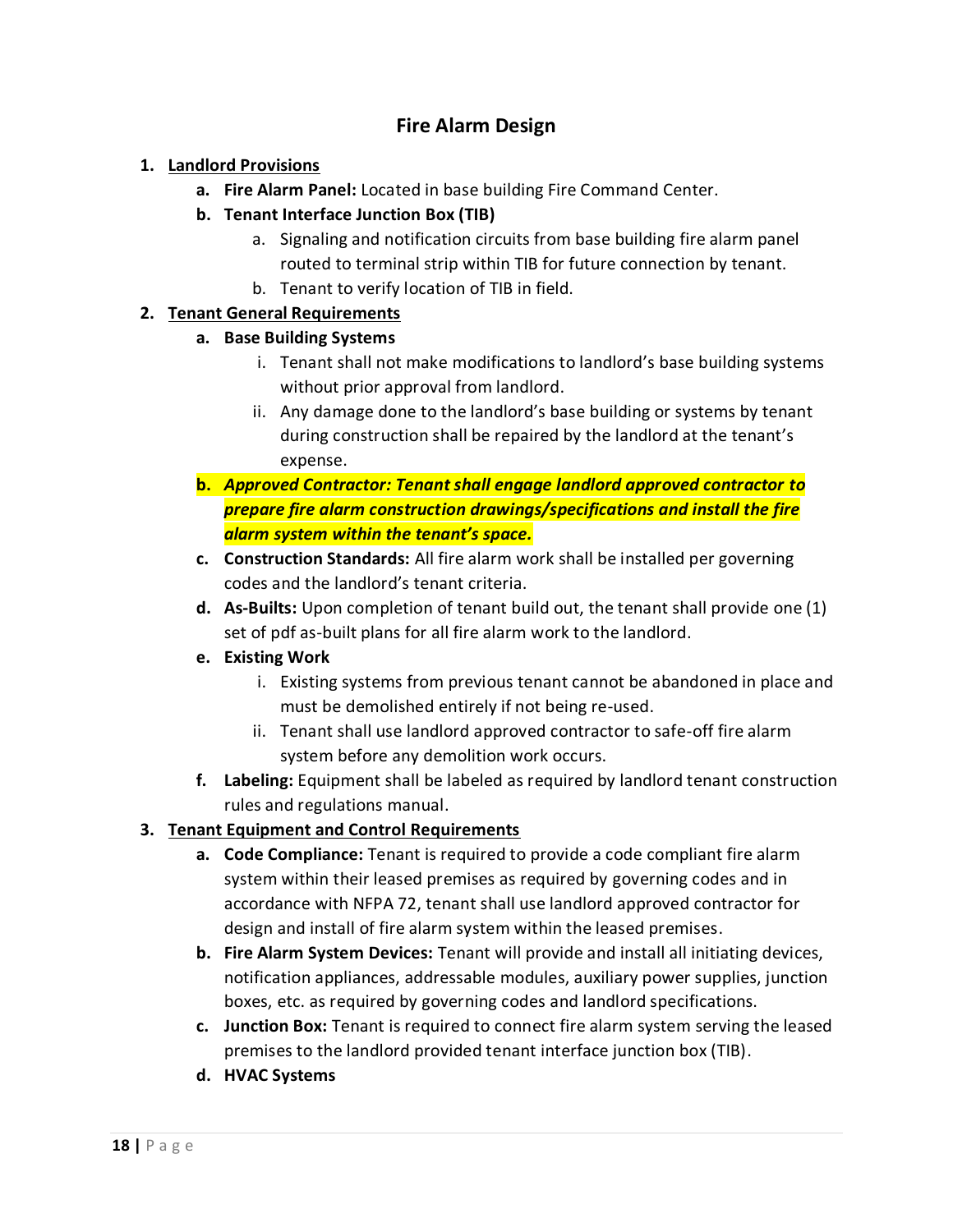- i. Tenants providing independent packaged rooftop HVAC systems shall provide unit or duct mounted smoke detectors per landlord tenant construction rules and regulations manual, addressable through the center's fire alarm system.
- ii. All tenant provided supplemental ducted HVAC equipment shall interface with the center's fire alarm system for appropriate sequencing during a fire alarm emergency.
- **e.** *Final Acceptance: Testing of the tenant fire alarm system shall be performed by the landlord approved contractor concurrent with the base building fire alarm system at the tenant's expense.*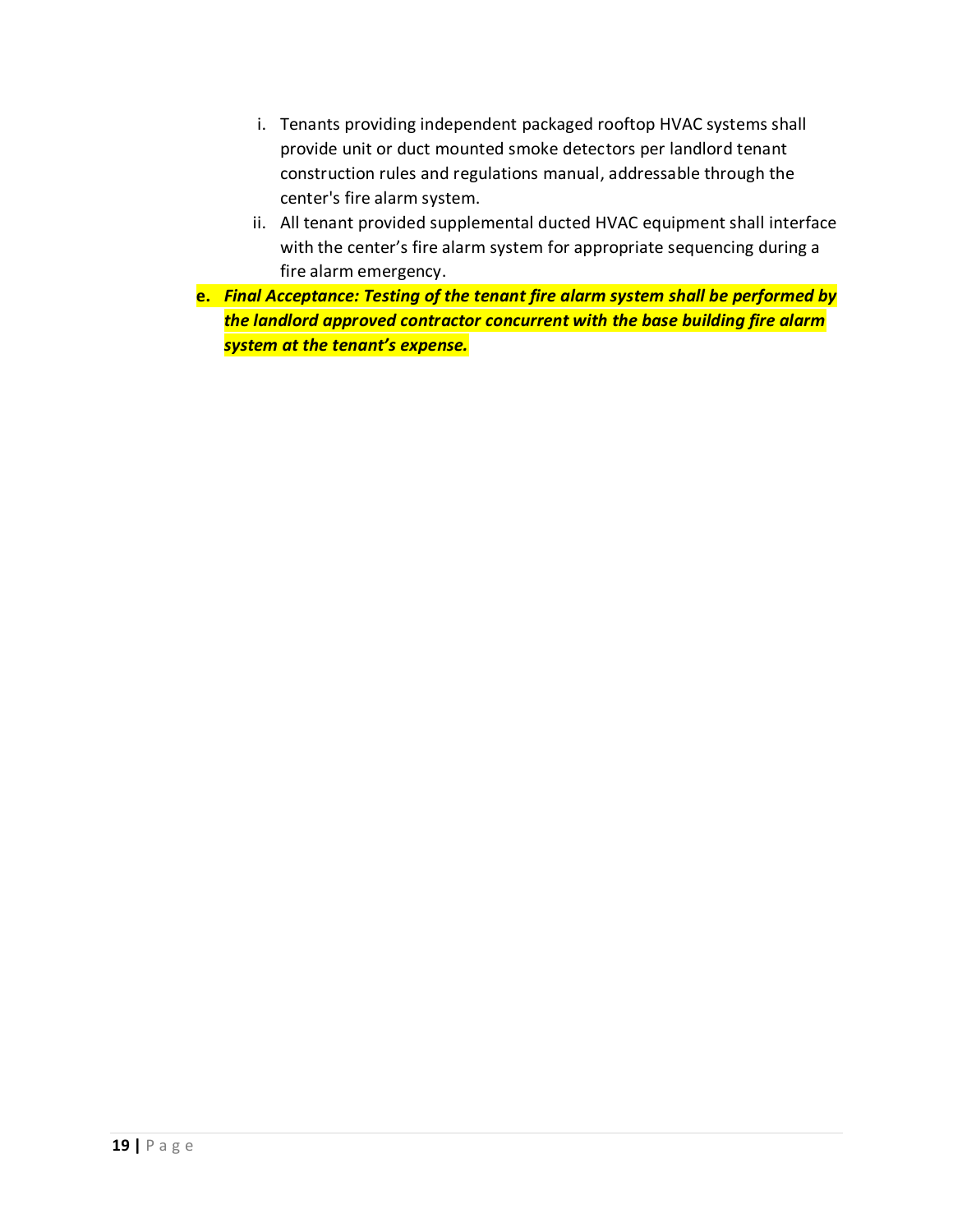# **Fire Protection Design**

## **1. Landlord Provisions**

#### **a. Tenant Fire Service Main (TFSM)**

- i. Ordinary hazard pipe scheduled fire protection sprinkler system main routed to tenant space with a point of connection for tenant use.
	- i. Tenant is only allowed one (1) point of connection of fire protection sprinkler system main.
	- ii. Tenant to verify location in field.
- ii. Fire protection sprinkler system is provided with a supervised alarm system, the system is monitored by the local fire department, center security, and various alarm companies.

## **2. Tenant General Requirements**

## **a. Base Building Systems**

- i. Tenant shall not make modifications to landlord's base building systems without prior approval from landlord.
- ii. Any damage done to the landlord's base building or systems by tenant during construction shall be repaired by the landlord at the tenant's expense.

#### **b. Approved Contractor**

- i. *Tenant shall use landlord approved contractor to prepare fire sprinkler shop drawings and perform scope of work.*
- ii. Fire sprinkler drawings and calculations must be submitted to landlord's insurance provider for approval before commencement of work.
- **c. Construction Standards:** All fire protection work shall be installed per governing codes, the landlord's tenant criteria, and the landlord's insurance provider.
- **d. As-Builts:** Upon completion of tenant build out, the tenant shall provide one (1) set of pdf as-built plans for all fire protection work to the landlord.
- **e. Existing Work**
	- i. Existing systems from previous tenant cannot be abandoned in place and must be demolished entirely if not being re-used.
	- ii. Tenant shall use landlord approved contractor to safe-off fire sprinkler system before any demolition work occurs.
- **f. Service Interruptions:** All fire protection work must be accomplished without interrupting fire protection service to the remainder of the center during operating hours.
- **g. Tenant Responsibility:** Tenant shall be solely responsible for the fire protection system within the leased premises.
- **h. High Piled Storage:** Where storage/merchandise is high piled or hazard commodities are stored, coordinate design criteria with NFPA and landlord insurance provider.